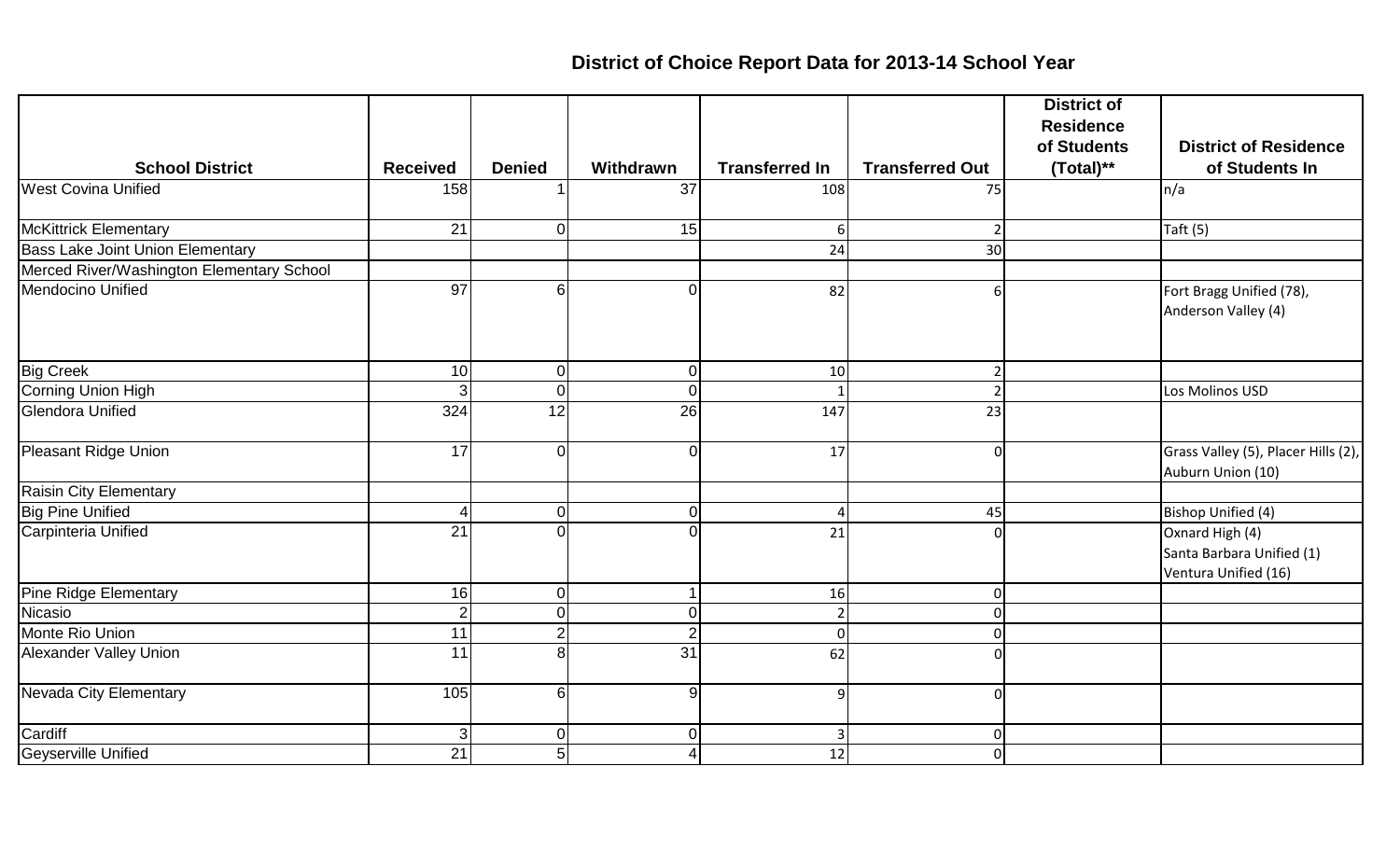| <b>Dixie</b>                   | 59              | $\overline{0}$ | 24             | 35  | 40             |                                                                                                 |
|--------------------------------|-----------------|----------------|----------------|-----|----------------|-------------------------------------------------------------------------------------------------|
| Kenwood                        | 5               | $\overline{2}$ | $\overline{2}$ | 71  |                |                                                                                                 |
| <b>Encinitas Union</b>         | 55              | $\overline{0}$ | 8 <sup>1</sup> | 63  | $\Omega$       |                                                                                                 |
| St. Helena Unified             | 12              | $\overline{4}$ |                | 8   | 13             |                                                                                                 |
| Vista Del Mar Union            | $\overline{17}$ | 0              | 11             | 13  | $\mathbf{0}$   |                                                                                                 |
| Forestville Union              | 15              | $\overline{O}$ | $\overline{0}$ | 15  |                |                                                                                                 |
| Lagunitas+A29:B32              | $\overline{21}$ | 17             |                | 17  | $\mathbf{0}$   |                                                                                                 |
| <b>College Elementary</b>      | $\overline{17}$ | $\overline{0}$ | 3 <sup>1</sup> | 17  | 67             |                                                                                                 |
| Round Valley Joint Elementary  | 49              | 6 <sup>1</sup> | 0              | 47  | $\Omega$       |                                                                                                 |
| San Rafael City Schools        | $\overline{57}$ | 20             | 3              | 34  |                |                                                                                                 |
| <b>Imperial COE</b>            |                 |                |                |     |                |                                                                                                 |
| <b>Corcoran Unified</b>        | $\overline{0}$  | $\overline{O}$ | $\overline{0}$ | 0   | 0              | 0I                                                                                              |
| <b>Columbine Elementary</b>    | 31              | $\Omega$       | Ωl             | 31  |                | Delano (23), Earlymart (2),<br>Exeter (2), McFarland (3),<br>Strathmore (1)                     |
| South Sacramento Unified       | 995             | 51             | 0              | 122 | 822            |                                                                                                 |
| Montague Elementary            | 96              | $\Omega$       |                | 57  | 39             | Grenada (2), Hornbrook (7),<br>Butteville (2), Big Springs (1),<br>Willow Creek (1), Yreka (44) |
| Waukena Joint Union Elementary | 11              | $\overline{0}$ | 3 <sup>1</sup> | 6   | $\overline{2}$ | Corcoran Unified                                                                                |
| <b>Mulberry Elementary</b>     | $\overline{72}$ | $\overline{0}$ | $\overline{0}$ | 72  |                | <b>Brawley Elementary</b>                                                                       |
| <b>Cupertino Union</b>         | 180             |                |                |     |                |                                                                                                 |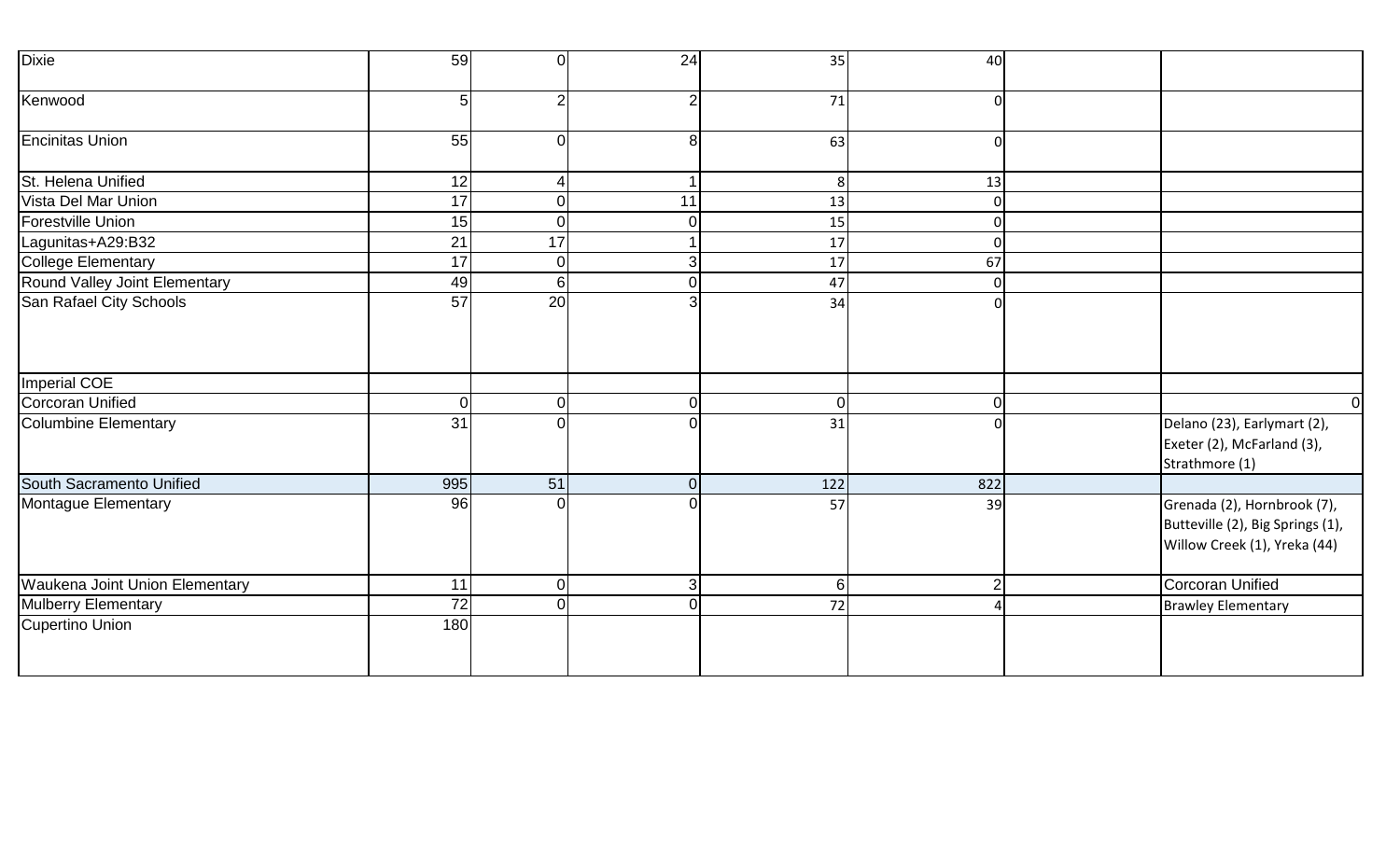| Springville Union     |    |  | 39 | 21 | Citrus South Tule (15),<br>Strathmore Union (7), Burton<br>(4), Porterville Unified (12),<br>Hot Springs (1)  |
|-----------------------|----|--|----|----|---------------------------------------------------------------------------------------------------------------|
| <b>Blochman Union</b> | 13 |  | 13 |    | ∣n/a                                                                                                          |
| Jamestown             |    |  | 42 | 59 | BOFG (2), Columbia (5), Curtis<br>Creek (3), Groveland (2),<br>homeless (2), Sonora (27),<br>Soulsbyville (1) |
| Meadows Union         |    |  |    |    | Brawley (3), Calexico (15), El<br>Centro (53), Heber (10),<br>Holtville (35), Imperial (11)                   |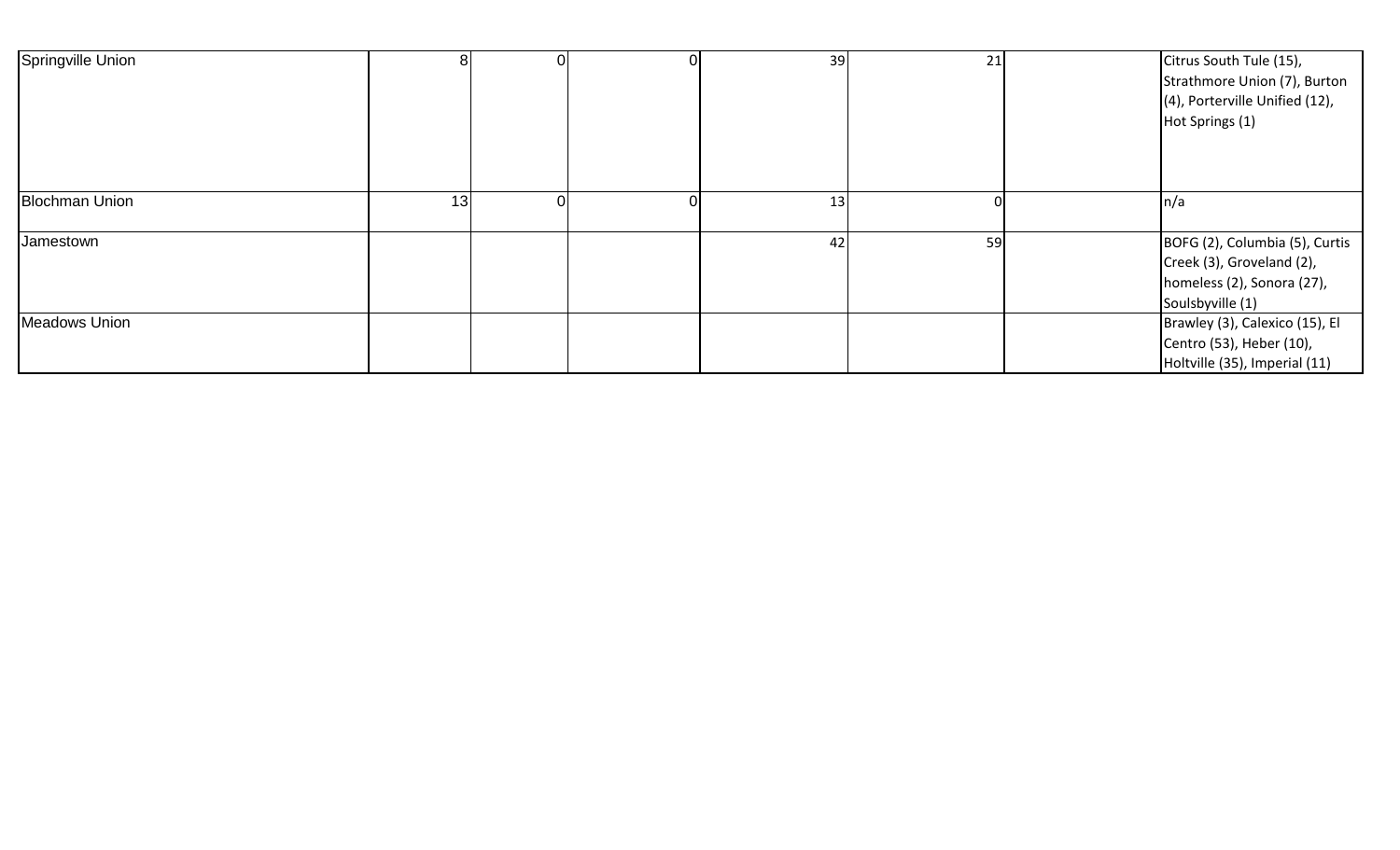| <b>District of Residence</b><br>of Students Out | Gender (M/F)<br>(Total)*, ** | Gender (M/F) of<br><b>Students In</b> | Gender (M/F) of<br><b>Students Out</b> | <b>Race of Students</b><br>(Total)*, ** | <b>Race of Students</b><br><b>In</b>         | <b>Race of Students</b><br>Out | <b>Socioeconomic Status -</b><br><b>Free and Reduced Lunch</b><br>(Total)** |
|-------------------------------------------------|------------------------------|---------------------------------------|----------------------------------------|-----------------------------------------|----------------------------------------------|--------------------------------|-----------------------------------------------------------------------------|
| n/a                                             | M 84, F 85                   | n/a                                   |                                        | $\sqrt{n/a}$ 121 H, 4 AF, 13 A, 12 F,   |                                              |                                | 86                                                                          |
|                                                 |                              | 4, 1                                  | $\overline{0}$                         | 19 W                                    | W(5)                                         | $\Omega$                       |                                                                             |
|                                                 |                              | 15, 9                                 | 13, 17                                 |                                         | W (15), H (4)                                | $\ln/a$                        |                                                                             |
|                                                 |                              |                                       |                                        |                                         |                                              |                                |                                                                             |
| Mendocino Unified (14)                          |                              | 30, 20                                | 8, 6                                   |                                         | W (76 ), A (5), H (1)                        | W (10), H (4)                  |                                                                             |
|                                                 |                              |                                       |                                        |                                         | H (6), W (4)                                 |                                |                                                                             |
| Corning Union High                              | 2, 1                         |                                       |                                        | W(3)                                    |                                              |                                |                                                                             |
|                                                 |                              | 74,73                                 | 13, 10                                 |                                         | 8 Al, 3 AF, 5 C, 9 F, 6 A,<br>2 V, 110 W     |                                |                                                                             |
| $\Omega$                                        |                              | 6, 11                                 | 8, 6                                   |                                         | 2 H, 15 W                                    |                                |                                                                             |
|                                                 |                              |                                       |                                        |                                         | 1 Al, 2 H, 1 Pl                              |                                |                                                                             |
|                                                 |                              |                                       |                                        |                                         | 2 A, 17 H, 2 W                               |                                |                                                                             |
|                                                 |                              |                                       |                                        |                                         | W (16)                                       |                                |                                                                             |
|                                                 |                              |                                       |                                        |                                         | W(2)                                         |                                |                                                                             |
|                                                 |                              |                                       |                                        |                                         | W (7)                                        |                                |                                                                             |
|                                                 |                              |                                       |                                        |                                         | A (1), AI (1), H (11), W<br>(64)             |                                |                                                                             |
|                                                 |                              |                                       |                                        |                                         | A (1), AF (2), AI (7), H<br>$(1)$ , W $(95)$ |                                |                                                                             |
|                                                 |                              |                                       |                                        |                                         | W(2)                                         |                                |                                                                             |
|                                                 |                              |                                       |                                        |                                         | H(4)                                         |                                |                                                                             |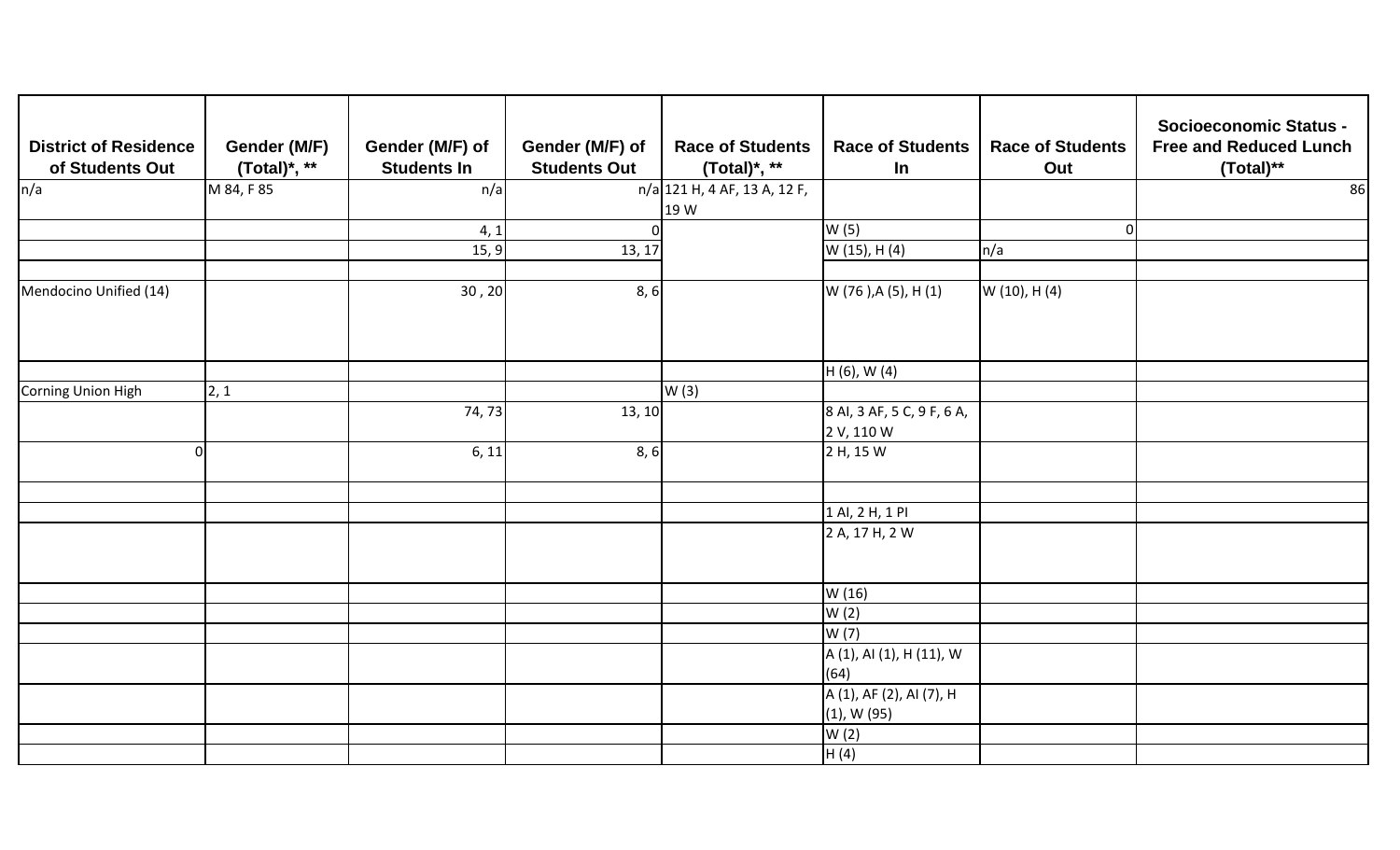|                                 |        |        |                |                           | A (4), AF (3), AI (2), H    |               |          |          |
|---------------------------------|--------|--------|----------------|---------------------------|-----------------------------|---------------|----------|----------|
|                                 |        |        |                |                           | (4), PI (2), W (20)         |               |          |          |
|                                 |        |        |                |                           | A (4). AF (1), H (6), W     |               |          |          |
|                                 |        |        |                |                           | (60)                        |               |          |          |
|                                 |        |        |                | W(2)                      | A (1), AF (2), AI (2). PI   |               |          |          |
|                                 |        |        |                |                           | (9), W (32)                 |               |          |          |
|                                 |        |        |                |                           | A (2), H (1), W (6)         |               |          |          |
|                                 |        |        |                |                           | AF (1), H (2), W (9)        |               |          |          |
|                                 |        |        |                |                           | AI (15), H (4), W (11)      |               |          |          |
|                                 |        |        |                |                           | H(1)                        |               |          |          |
|                                 |        |        |                |                           | H(11)                       |               |          |          |
|                                 |        |        |                |                           | AI (1), H (14), W (32)      |               |          |          |
| Novato Unified (18),            |        | 14, 20 |                |                           | A (1), AF (1), F (1), H     |               | $\Omega$ |          |
| Petaluma City (1), Vallejo (1), |        |        |                |                           | (22), AI (1), PI (2), W (5) |               |          |          |
| W. Contra Costa Unified (14)    |        |        |                |                           |                             |               |          |          |
|                                 |        |        |                |                           |                             |               |          |          |
|                                 |        |        |                |                           |                             |               |          |          |
| 0                               |        | - Ol   | $\overline{0}$ |                           |                             |               | 01       | 14       |
| $\Omega$                        |        | 11, 20 |                |                           | A (1), AF (1), AI (26), F   |               | ΩI       |          |
|                                 |        |        |                |                           | $(1)$ , H $(26)$ , W $(7)$  |               |          |          |
|                                 |        |        |                |                           |                             |               |          |          |
|                                 |        | n/a    | n/a            |                           |                             |               |          |          |
| Montague                        |        | 31, 26 | 19, 20         |                           | AF (2), AI (1), H (2), W    | H (3), W (36) |          |          |
|                                 |        |        |                |                           | (53)                        |               |          |          |
|                                 |        |        |                |                           |                             |               |          |          |
|                                 |        |        |                |                           |                             |               |          |          |
| Visalia                         |        | 5, 1   | 0, 2           |                           | $\overline{\mathsf{H}}$     | W             |          |          |
| n/a                             | 37, 35 |        |                | n/a                       |                             |               |          |          |
|                                 | 93, 87 |        |                | A (73), AF (1), AI (3), F |                             |               |          | $\Omega$ |
|                                 |        |        |                | (9), PI (1), W (84),      |                             |               |          |          |
|                                 |        |        |                | Missing (9)               |                             |               |          |          |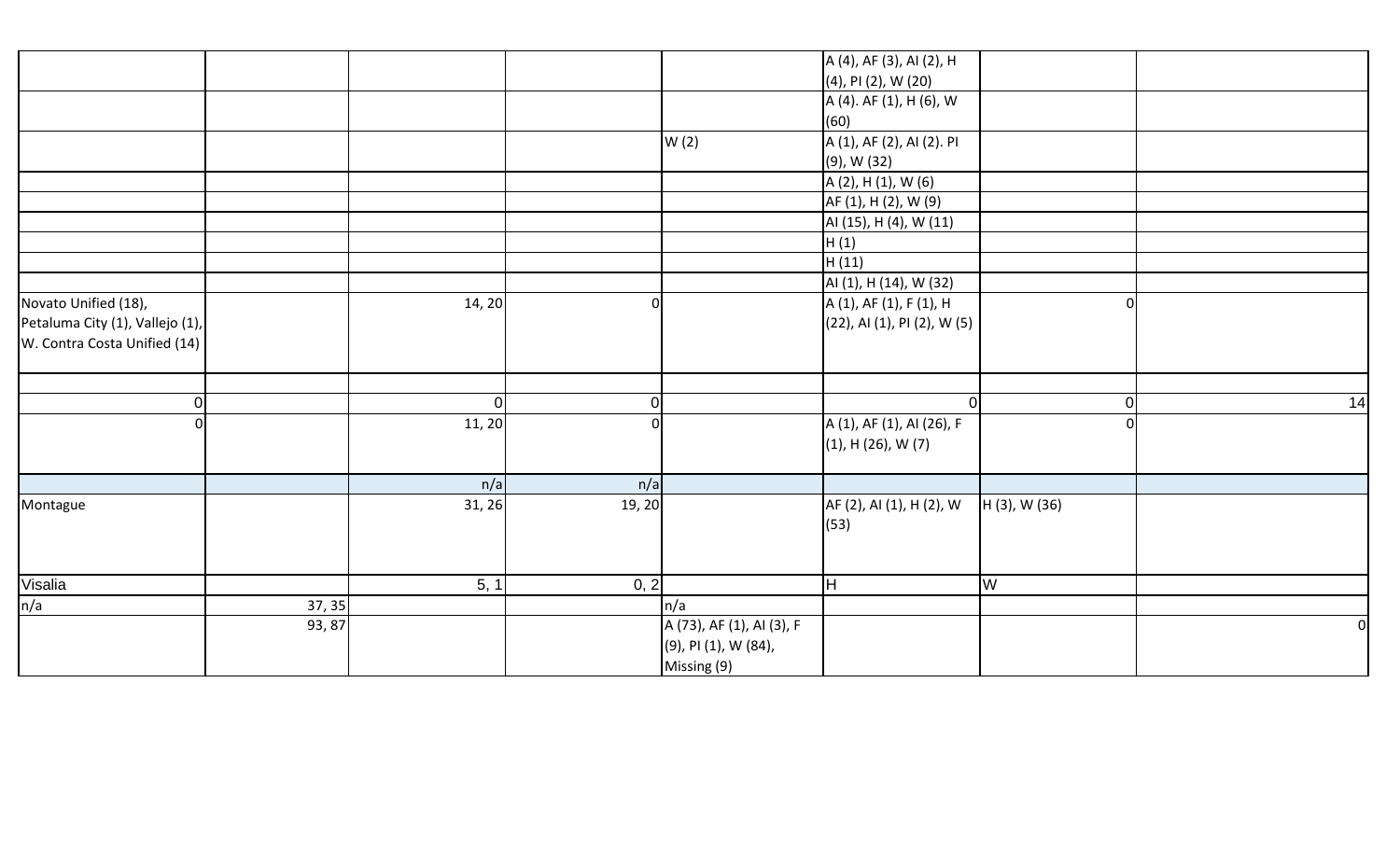| Strathmore Elmtry (1),                  | 29, 31 |        | A/PI (4), AI (2), H (6), W |                        | 14 |
|-----------------------------------------|--------|--------|----------------------------|------------------------|----|
| Burton (4), Rockford (6),               |        |        | (48)                       |                        |    |
| PUSE Los Robles (3), PUSD               |        |        |                            |                        |    |
| Roche (1), PUSD Westfield               |        |        |                            |                        |    |
| $(2)$ , PUSD Olive $(1)$ , Hope $(1)$ , |        |        |                            |                        |    |
| Saucilito (1), PUSD Sequoia             |        |        |                            |                        |    |
| (1)                                     |        |        |                            |                        |    |
| Santa Maria Bonita (13)                 | 6, 7   |        | AI (2), W (11)             |                        |    |
|                                         |        | 21, 21 |                            |                        |    |
|                                         |        |        |                            |                        |    |
|                                         |        |        |                            |                        |    |
| n/a                                     | 71, 57 |        |                            | AI (3), PI (1), W (38) |    |
|                                         |        |        |                            |                        |    |
|                                         |        |        |                            |                        |    |
|                                         |        |        | *H=hispanic, AF=african    |                        |    |
|                                         |        |        | american, A=Asian,         |                        |    |
|                                         |        |        | Al=american indian,        |                        |    |
|                                         |        |        | PI=pacific islander,       |                        |    |
|                                         |        |        | F=filipino, W=white/non-   |                        |    |
|                                         |        |        | hispanic, C=chinese,       |                        |    |
|                                         |        |        | V=vietnamese               |                        |    |
|                                         |        |        |                            |                        |    |
|                                         |        |        | ** Breakdown of            |                        |    |
|                                         |        |        | students in and out not    |                        |    |
|                                         |        |        | provided                   |                        |    |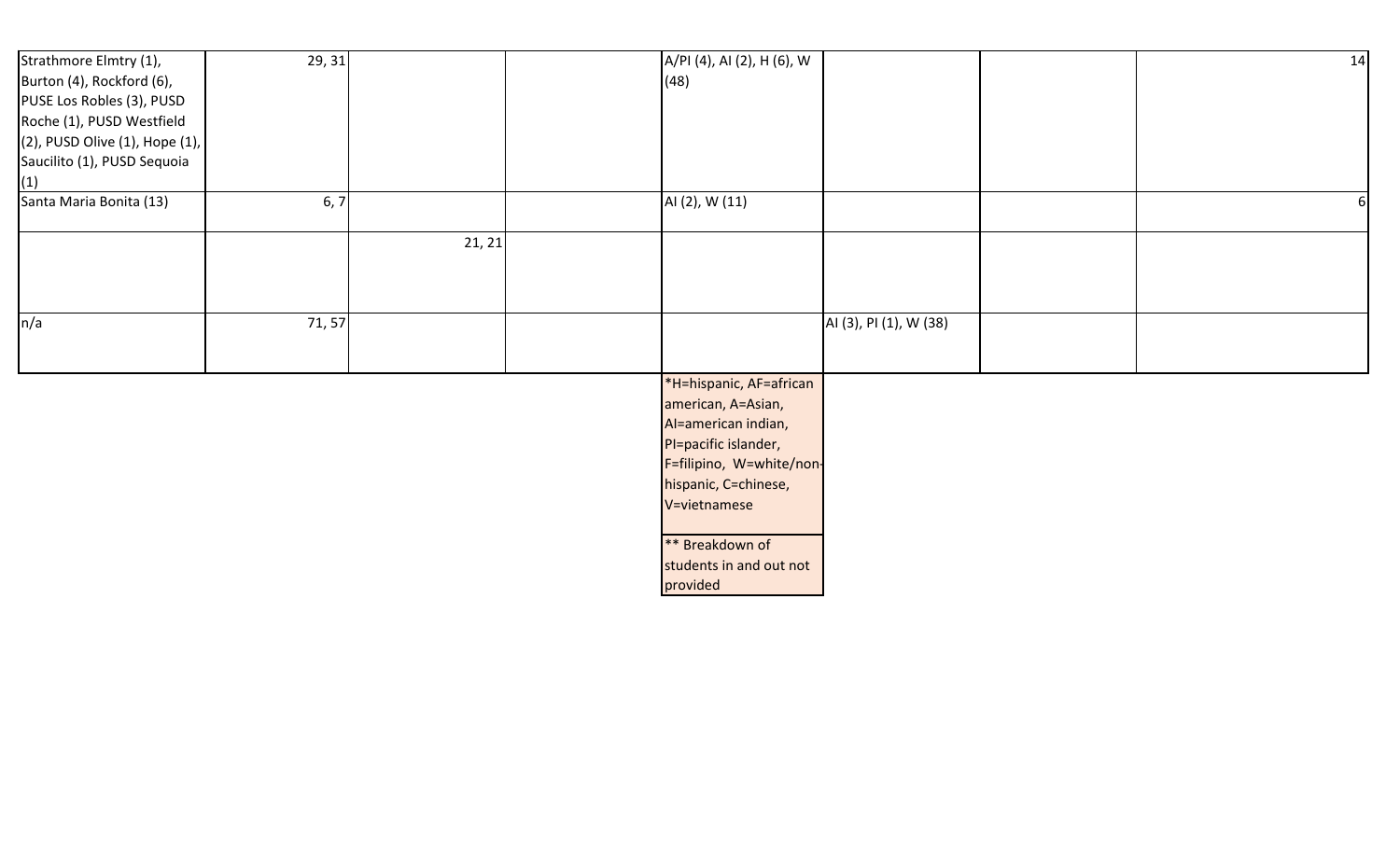|                             |                               |                         |                         |                         |                 | <b>Students</b>    | <b>Students</b>  |
|-----------------------------|-------------------------------|-------------------------|-------------------------|-------------------------|-----------------|--------------------|------------------|
|                             |                               |                         |                         |                         | <b>Students</b> | w/Disabilities/E   | w/Disabilities/E |
| Socioeconomic               | <b>Socioeconomic Status -</b> | <b>English Learners</b> | <b>English Learners</b> | <b>English Learners</b> | w/Disabilities  | xceptional         | xceptional       |
| <b>Status - Students In</b> | <b>Students Out</b>           | (Total)**               | In                      | Out                     | (Total)**       | <b>Needs In</b>    | <b>Needs Out</b> |
|                             |                               |                         |                         |                         |                 |                    |                  |
|                             |                               |                         | 2                       |                         |                 |                    |                  |
| Οl                          |                               |                         | $\Omega$                | $\overline{0}$          |                 | speech therapy (2) | 0                |
| 12 NSLP                     | n/a                           |                         |                         | $1 \mid n/a$            |                 |                    |                  |
|                             |                               |                         |                         |                         |                 |                    |                  |
| full pay (36), free (13),   | n/a                           |                         |                         |                         |                 | specificef Inng    |                  |
| reduced pay (7)             |                               |                         |                         |                         |                 | dsblty (8), other  |                  |
|                             |                               |                         |                         |                         |                 | health imprmnt (2) |                  |
|                             |                               |                         |                         | $0 \mid n/a$            |                 |                    | n/a              |
|                             |                               |                         | $\Omega$                |                         |                 |                    |                  |
| 0                           |                               |                         | O                       | $\mathbf 0$             |                 |                    |                  |
| ΩI                          |                               |                         |                         | $\mathbf 0$             |                 |                    | $\overline{2}$   |
|                             |                               |                         |                         |                         |                 |                    |                  |
|                             |                               |                         | $\Omega$                | $\mathbf 0$             |                 | $\Omega$           | 0                |
|                             |                               |                         |                         |                         |                 |                    |                  |
|                             |                               |                         |                         |                         |                 |                    |                  |
| Λ                           |                               |                         | $\Omega$                |                         | $\mathbf 0$     |                    |                  |
| 14                          |                               |                         |                         |                         |                 |                    |                  |
|                             |                               |                         |                         |                         |                 |                    |                  |
|                             |                               |                         |                         |                         |                 |                    |                  |
|                             |                               |                         | 0                       |                         |                 | $\overline{3}$     |                  |
| ΩI                          |                               |                         |                         |                         |                 | $\Omega$           |                  |
| 0                           |                               |                         |                         |                         |                 | $\mathbf 0$        |                  |
| 12                          |                               |                         |                         |                         |                 | 15                 |                  |
|                             |                               |                         |                         |                         |                 |                    |                  |
| 26                          |                               |                         | r                       |                         |                 | 16                 |                  |
|                             |                               |                         |                         |                         |                 |                    |                  |
| $\overline{0}$              |                               |                         | $\Omega$                |                         |                 |                    |                  |
| $\overline{5}$              |                               |                         | $\mathfrak{p}$          |                         |                 |                    |                  |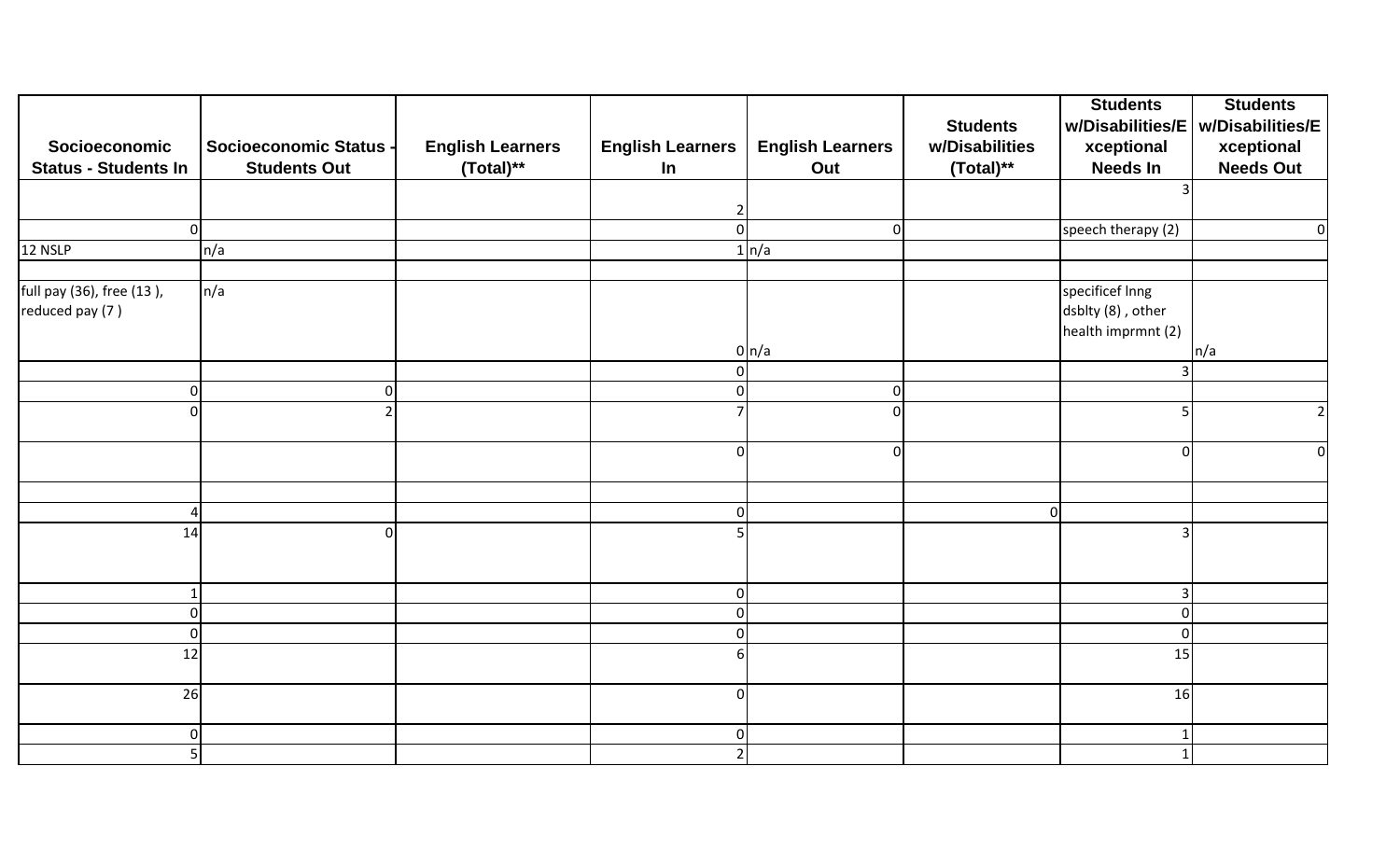|                  |                                 |                | $6 \mid$       |   |    |                 |                |
|------------------|---------------------------------|----------------|----------------|---|----|-----------------|----------------|
| 6                |                                 |                |                |   |    | 10 <sub>1</sub> |                |
| 11               |                                 |                | 9              |   |    | 10 <sup>1</sup> |                |
| $\overline{0}$   |                                 |                | 0              |   |    | 0               |                |
| 6                |                                 |                | 0              |   |    | 1               |                |
| $\overline{a}$   |                                 |                | $\overline{0}$ |   |    | 0               |                |
| $\mathbf{1}$     |                                 |                | $\mathbf 1$    |   |    |                 |                |
| 10               |                                 |                | $\overline{7}$ |   |    |                 |                |
| 11               |                                 |                | 8              |   |    | 8               |                |
| 18               | $\overline{0}$                  |                | 14             | 0 |    | $\overline{3}$  | 0              |
|                  |                                 |                |                |   |    |                 |                |
|                  |                                 |                |                |   |    |                 |                |
|                  |                                 |                |                |   |    |                 |                |
|                  |                                 |                |                |   |    |                 |                |
| $\mathbf 0$      | $\overline{0}$                  |                | 0              | 0 |    | 0               | 0              |
| 14               | $\overline{0}$                  |                | $\mathcal{D}$  | 0 |    | $\Omega$        | $\overline{0}$ |
|                  |                                 |                |                |   |    |                 |                |
|                  |                                 |                |                |   |    |                 |                |
| <b>SEID (47)</b> |                                 |                | 0              | 0 |    |                 | $\overline{0}$ |
|                  | $\overline{\mathsf{SEID}}$ (26) |                |                |   |    |                 |                |
|                  |                                 |                |                |   |    |                 |                |
|                  |                                 |                |                |   |    |                 |                |
|                  | 4 n/a                           |                | 2              | 0 |    | 0               | 0              |
| $\overline{0}$   | 0                               | $\overline{7}$ |                |   |    |                 |                |
|                  |                                 | 5              |                |   | 22 |                 |                |
|                  |                                 |                |                |   |    |                 |                |
|                  |                                 |                |                |   |    |                 |                |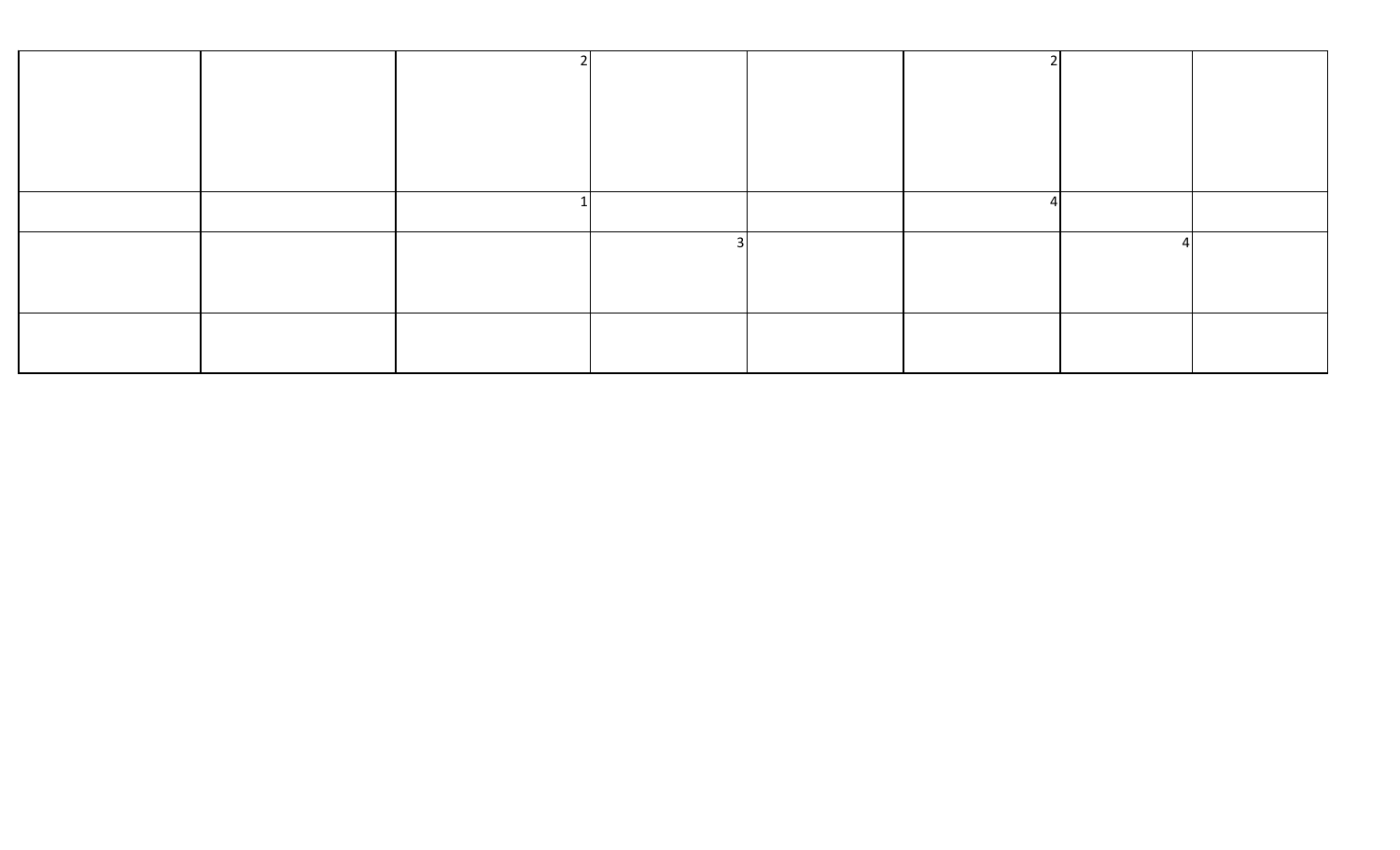| <b>Contact Name</b>  | <b>Contact Phone</b>  | <b>Contact E-mail</b>          | <b>Comments</b>                                                 |
|----------------------|-----------------------|--------------------------------|-----------------------------------------------------------------|
| Michael F. Seaman    | 626-939-4600 ext 4682 |                                | 11 no-shows                                                     |
| <b>Barry Koerner</b> |                       |                                |                                                                 |
| Glen Reid            |                       |                                | complete info not available                                     |
|                      |                       |                                | Parental notification letter but no data                        |
| Jason Morse          | 707-937-5868          | imorse@mcn.org                 |                                                                 |
| <b>Toby Wait</b>     | 559-893-3314          | twait@fcoe.net                 | complete info not available                                     |
| John Burch           | 530-824-8000          | jburch@corninghs.org           |                                                                 |
| Ann Keyes            | 626-963-1611 ext 329  | ricoh@glendora.k12.ca.us       | 147 registered as of 5/15/13                                    |
| Rusty S. Clark       | 530-268-2800          |                                |                                                                 |
|                      |                       |                                | No doc data                                                     |
| <b>Terri Parks</b>   | 760-938--2005         | dosec@bp.k12.ca.us             |                                                                 |
| Mari Hornback        | 805-684-4511          | mhornback@cusd.net             | data from community funded schools report (21 school districts) |
| <b>Gail Hart</b>     | 559-841-2444          |                                | complete info not available                                     |
| Kate Lane            | 415-499-5822          | klane@marinschools.org         | data from community funded schools report                       |
| Linda Williams       | 707-865-9132          | lwilliams@mrusd.k12.ca.us      | data from community funded schools report                       |
| <b>Bob Raines</b>    | 707-433-1376          | braines@alexandervalleyusd.org | data from community funded schools report                       |
| Annette McTighe      | 530-265-1827          | amctighe@ncsd.k12.ca.us        | data from community funded schools report (all 9 to Pine Ridge) |
| <b>Jill Vinson</b>   | 760-632-5894          | jill.vinson@cardiffschools.com | data from community funded schools report                       |
| Alina Vanoni Collin  | 707-857-3592          | avanoni@gusd.com               | data from community funded schools report                       |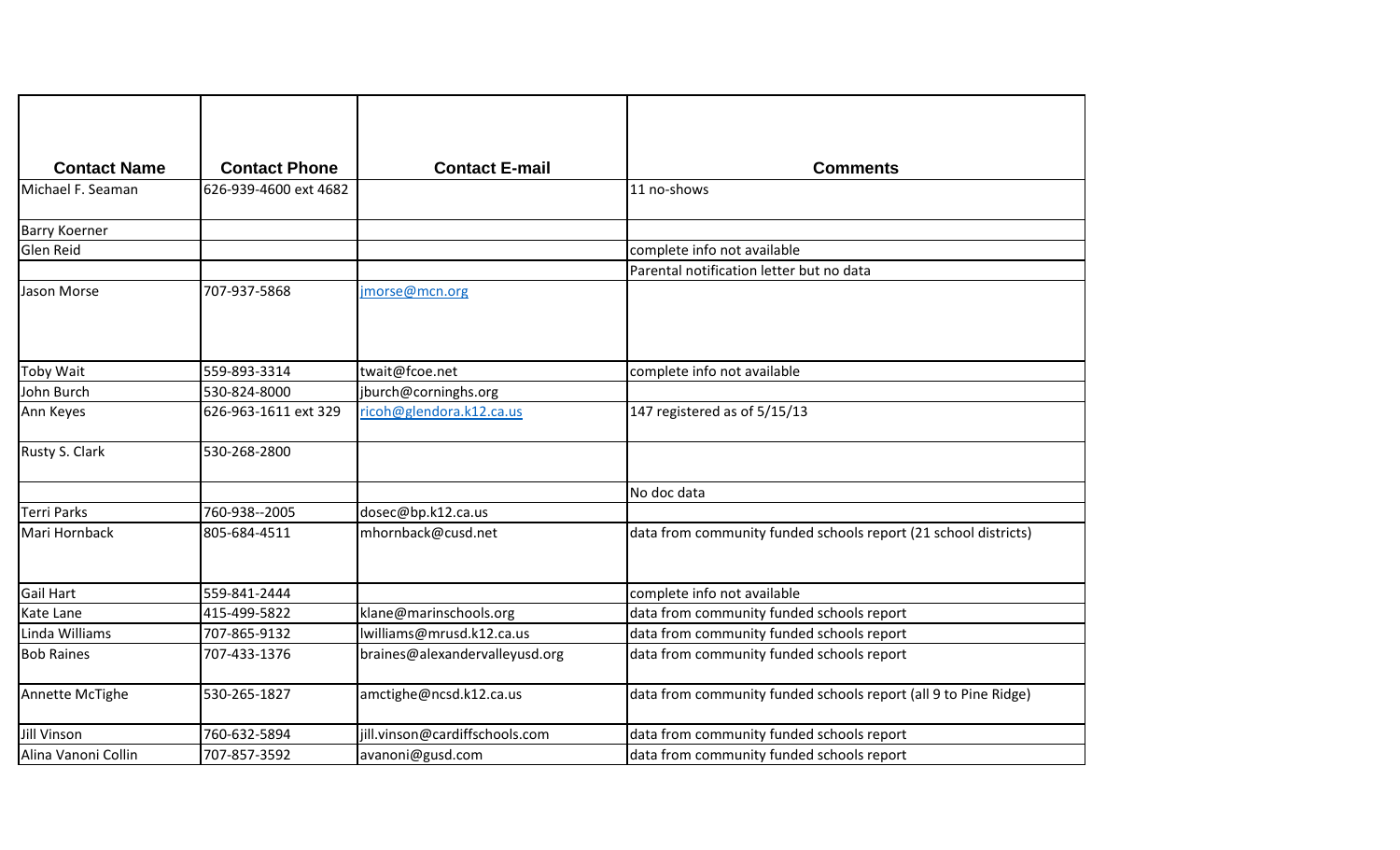| <b>Robert Marical</b> | 415-492-3700                               | marical@marin.k12.ca.us       | data from community funded schools report |
|-----------------------|--------------------------------------------|-------------------------------|-------------------------------------------|
| Anna Kopache          | 707-833-2852                               | akopache@kenwoodschools.org   | data from community funded schools report |
| John Britt            | 760-944-4300 ext. 1160 john.britt@eusd.net |                               | data from community funded schools report |
| Erica Madrigal        | 707-967-2701                               | emadrigal@sthelenaunified.org | data from community funded schools report |
| <b>Scot Tumbull</b>   | 805-686-1880                               | stumbull@vistadelmarunion.com |                                           |
| <b>Cristy Simmons</b> | 707-867-9767                               | csimmons@forestvilleusd.org   |                                           |
| Donna Henderson       | 415-488-4118                               | dhenderson@lagunitas.org      |                                           |
| Jim Brown             | 805-686-7300                               | Jbrwon@sbceo.org              |                                           |
| Karen Marshall        | 760-387-2526                               | kmarshall@rv.k12.ca.us        |                                           |
| Melissa Paauwe        | 415-492-3532                               | mpaauwe@srcs.org              |                                           |
|                       |                                            |                               | no data provided                          |
| <b>Mary Taylor</b>    | 559-992-8888                               | mtaylor@corcoranunifed.com    | data from community funded schools report |
| Tim Jones             |                                            | tcolschool@aol.com            |                                           |
|                       |                                            |                               | data from community funded schools report |
| Gary Lampella         | 590-459-3001                               | glampella@montague.k12.ca.us  |                                           |
| Terri Lancaster       | 559-686-3328                               | terril@waukena.k12.ca.us      |                                           |
| Chelsey Galindo       | 760-344-8600                               | cgalindo@ivnet.org            | data from community funded schools report |
| Sandra Rodriguez      | 408-252-3000 ext. 111                      | rodriquez_sandra@cusdk8.org   | data from community funded schools report |
|                       |                                            |                               |                                           |